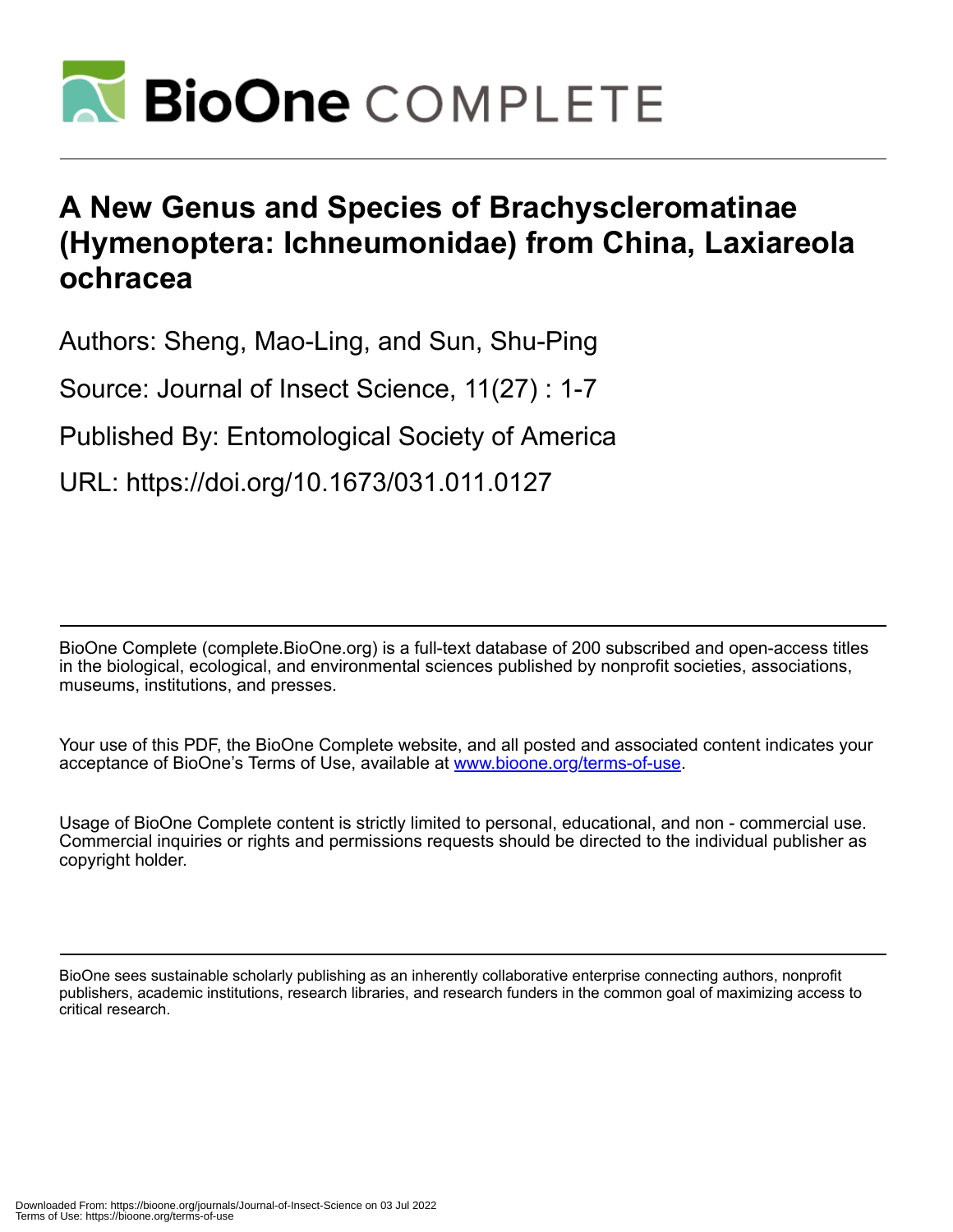

## **A new genus and species of Brachyscleromatinae (Hymenoptera: Ichneumonidae) from China,** *Laxiareola ochracea*

Mao-Ling Sheng<sup>a\*</sup>, Shu-Ping Sun<sup>b</sup>

General Station of Forest Pest Management, State Forestry Administration, Shenyang, Liaoning, 110034, China

### **Abstract**

*Laxiareola* Sheng and Sun, gen.nov. and *Laxiareola ochracea* Sheng and Sun, sp.nov. belong to Brachyscleromatinae of the family Ichneumonidae, from the Jiangxi Province in China, are described in the present study. A key to the genera of Brachyscleromatinae is given.

**Keywords:** Hymenoptera, Ichneumonidae, key to Brachyscleromatinae, *Laxiareola ochracea* **Correspondence:** a\* shengmaoling@163.com, <sup>b</sup> sfzzssp@163.com, \*Corresponding author **Received:** 7 January 2010, **Accepted:** 6 March 2010 **Copyright :** This is an open access paper. We use the Creative Commons Attribution 3.0 license that permits unrestricted use, provided that the paper is properly attributed. **ISSN:** 1536-2442 | Vol. 11, Number 27

#### **Cite this paper as:**

Sheng ML, Sun SP. 2011. A new genus and species of Brachyscleromatinae (Hymenoptera: Ichneumonidae) from China, *Laxiareola ochracea. Journal of Insect Science* 11:27 available online: insectscience.org/11.27

Journal of Insect Science | www.insectscience.org 1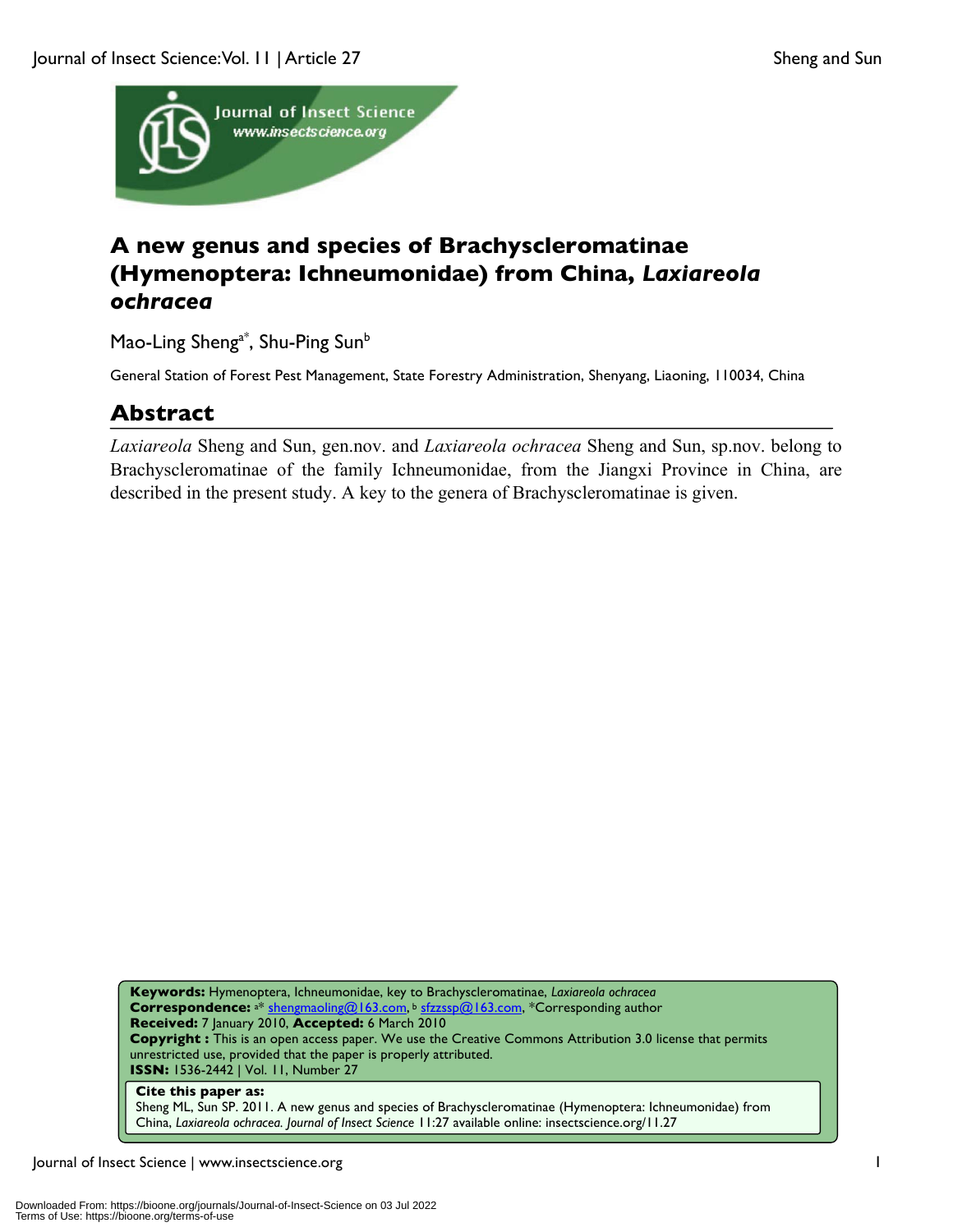#### **Introduction**

Brachyscleromatinae, resurrected and diagnosis restated by Quicke et al. (2009), is a small subfamily belonging to family Ichneumonidae of Hymenoptera and comprises five genera including *Lygurus* Kasparyan 1983. Two genera, *Brachyscleroma* Cushman 1940 and *Lygurus* Kasparyan 1983, have been reported in China. In this article, one new genus and its type species collected in Quannan County, Jiangxi Province, China, are described. The type specimen is deposited in the Insect Museum, General Station of Forest Pest Management, State Forestry Administration, in the People's Republic of China.

The morphological terminology is mostly that of Gauld (1997). Wing vein nomenclature is based on Mason (1986, 1990).

#### **Description**

#### *Laxiareola* **Sheng and Sun, gen.nov.**

**Diagnosis.** Forewing about 8.6 mm long. Clypeal suture weak, not clearly separating face from clypeus. Clypeus almost flat, apical margin thick, with a fringe of parallel hairs. Mandible with two teeth, upper tooth longer than lower tooth. Antenna short; scape subcylindric, at least 2 times longer than its widest diameter; its apical truncation almost transverse. Occipital carina complete, middorsal portion horizontal. Notaulus weak, not reaching to center of mesoscutum. Upper end of epicnemial carina reaching to midheight of hind margin of pronotum and distant from front margin of mesopleuron. Scutellum with lateral carina at basal 0.4. Areolet absent. Hind wing vein 1-cu strongly inclivous, at least 4 times as long as cu-a. Tarsal claw

pectinate. Propodeum completely carinated. Area superomedia wider than long. First tergum strongly widened toward apex, approximately 1.8 times as long as its apical width, with deep glymmae. Second tergum with a longitudinal groove outside of the spiracle. Ovipositor sheath longer than hind tibia. Ovipositor (Figure 5) evenly upcurved, tip elongate, subapical portion of upper valve with nodus, lower valve with about 8 ridges, basal 4 widely spaced, distal 4 moderately close together.

**Type species.** *Laxiareola ochracea* Sheng and Sun, sp.nov.

**Distribution.** There is a single Chinese species, described below.

**Etymology.** The name of the new genus is based on very wide area superomedia, which is wider than it is long. The gender is female.

Key to the genera of subfamily Brachyscleromatinae:

- 1. Areolet closed by distinct or nebulous veins. Spiracle of first tergum behind mid-length. Glymma of first tergum absent. Apex of first sternite extending past middle of tergum. Apex of front tibia without a small tooth. ..…………………*Brachyschleroma* Cushman Areolet open. Spiracle of first tergum anterior to or at mid-length. Glymma of first tergum present. Apex of first sternite not extending past middle of tergum. Apex of front tibia with a small tooth. ……………………………….….……….… 2
	- 2. Tarsal claws pectinate. Epomia present. Second tergum with a longitudinal groove outside of the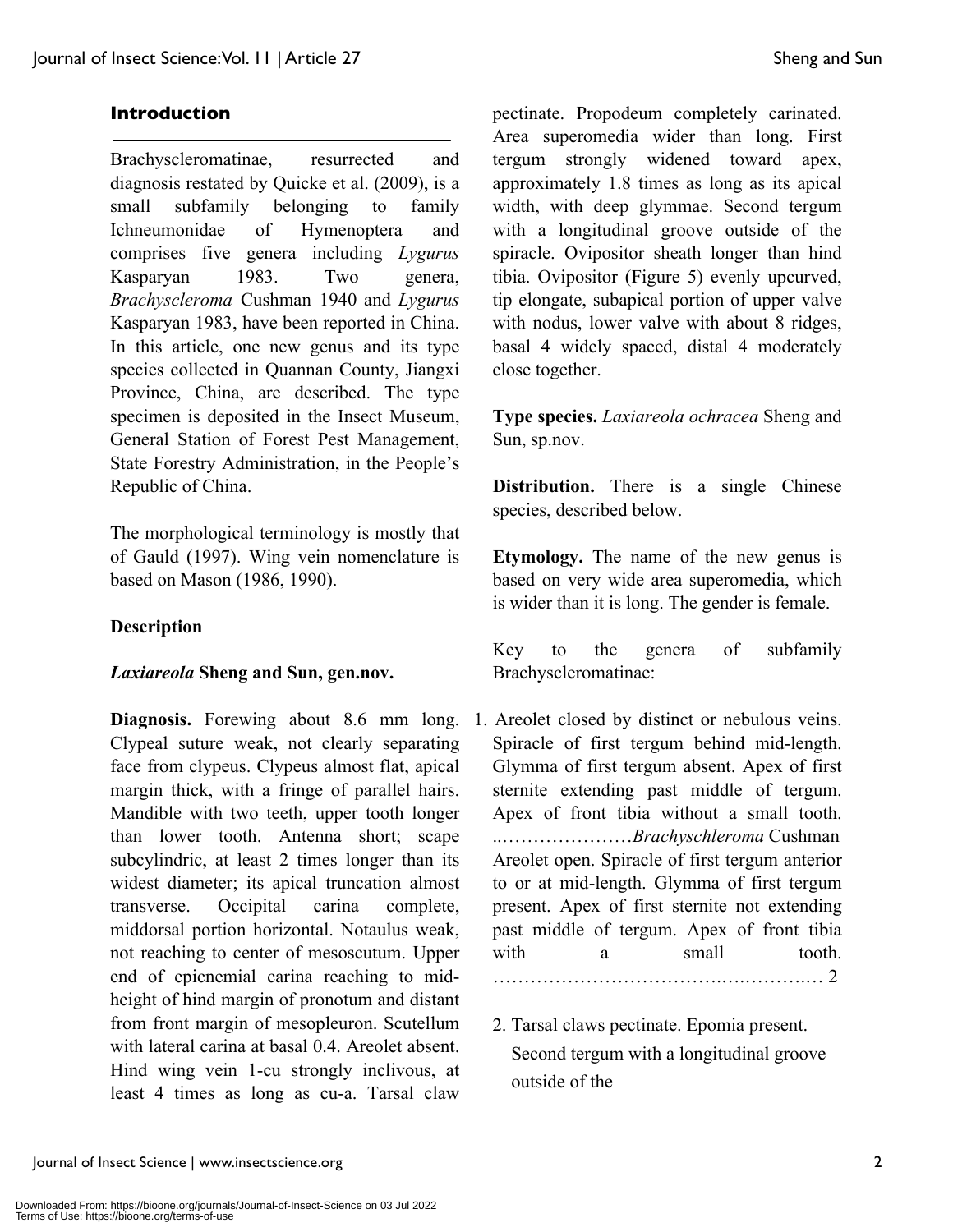spiracle...………………………………….. *Laxiareola* Sheng and Sun, gen.nov. Tarsal claws simple. Epomia absent. Second tergum without a longitudinal groove outside of spiracle, or with a longitudinal groove mesad of the spiracle.

..............................................................…. 3

3. Anterior transverse carina of propodeum absent. First tergum 1.0 to 1.5 as long as wide. .....................................*Melanodolius* Saussure Anterior transverse carina of propodeum present. First tergum 2.5 to 5.0 as long as wide.

....................................................................... 4

- 4. Clypeus centrally with weak transverse ridge. Second tergum without a longitudinal groove mesad of the spiracle. Ovipositor slender, apical third strongly upcurved and somewhat depressed. ……………… *Lygurus* Kasparyan Clypeus without transverse ridge. Second tergum with or without a longitudinal groove mesad of the spiracle. Ovipositor relatively stout or slende, apical portion not upcurved and weakly compressed or cylindric. ……………………….…………………….. 5
- 5. Clypeus rather flat, its apical margin with a median tooth (*Erythrodolius formosus* Seyrig 1932). Propodeum areolated. Second tergum with a longitudinal groove mesad of the spiracle. Ovipositor moderately thick, apical portion weakly compressed. ………………………… *Erythrodolius* Seyrig Clypeus weakly convex, its apical margin with a raw of tubercles. Propodeum only with anterior transverse carina and area basalis. Second tergum without a longitudinal groove mesad of the spiracle. Ovipositor rather slender, apical portion cylindric. …….……………………. *Icariomimus* Seyrig

#### *Laxiareola ochracea* **Sheng and Sun, sp.nov.**

(Figures 1, 2, 3, 4, 5)

#### **Diagnosis**

Body yellowish brown. Speculum dark brown, smooth and shining. Antenna less than 0.7 length of forewing. Postero-ocellar line about 0.3 times as long as ocular-ocellar line. Hind wing vein 1-cu strongly inclivous, about 4.6 times as long as cu-a. Apical edge of first trochanter of leg with a small tooth on the outer side. Area superomedia very wide, approximately 1.8 times as wide as long. Ovipositor evenly upcurved.

### **Description**

Female. Body length about 9.3 mm. Forewing length about 8.6 mm. Antenna length about 5.5 mm. Ovipositor sheath length about 3.5 mm.

**Head.** Face (Figure 2) 2.0 times as wide as long, with dense punctures; median portion convex and smooth; upper median portion with a longitudinal protuberance. Clypeal suture indistinct. Clypeus almost flat, with unclear punctures; apical margin with a fringe of long parallel hairs, and a row of tubercles on median section. Mandible long, basal width nearly as wide as apex, its median portion slightly narrow; with shallow transverse punctures; upper tooth slightly longer than lower tooth. Malar space slightly rough, with unclear longitudinal lines, 0.6 times as long as basal width of mandible. Subocular sulcus indistinct. Gena nearly smooth, with sparse and fine punctures, in lateral view about 0.9 times as long as width of eye. Vertex with dense punctures, and deep concave nearby lateral ocellus. Interocellar area with punctures denser and finer than vertex. Postero-ocellar line about 0.3 times as long as ocular-ocellar line. Lower portion of frons concave, upper portion nearly the same texture as vertex. Antenna short,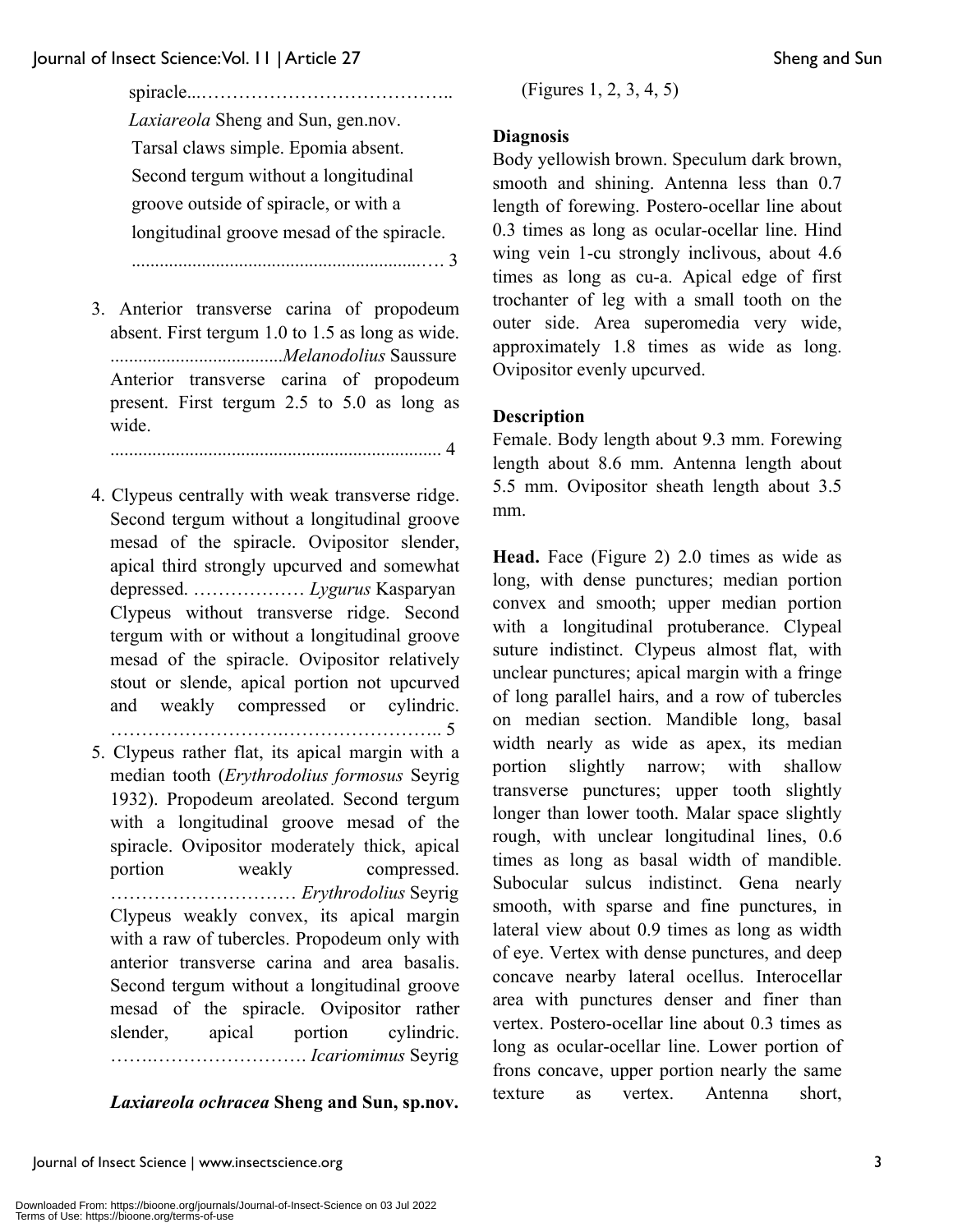

lateral view. High quality figures are available online.

approximately 0.65 times as long as forewing. Scape almost cylindric, approximately 2.3 times as long as its widest diameter; apical truncation nearly transverse; with 24 flagellomeres, ratio of length from flagellomere 1 to 5 in proper order: 4.0:3.8:3.6:3.4:3.2. Occipital carina complete, middorsal portion approximately horizontal.

**Mesosoma.** Pronotum smooth, anterior portion narrowly with unclear fine punctures; lateral concave with short transverse lines; posterior portion with distinct fine punctures, more denser nearby upper margin. Epomia short, but distinct. Mesoscutum with dense punctures. Notaulus weak, as a vestige on front portion of mesoscutum. Scutellum convex, highest portion slightly behind center; almost smooth, with sparse and fine punctures; lateral carina reaching 0.4 its length. Postscutellum convex, strongly oblique forward. Mesopleuron (Figure 3) smooth, with sparse punctures. Speculum smooth and lucent, posterior margin slightly



**Figure 3.** *Laxiareola ochracea*, Mesopleuron. High quality figures are available online.

Journal of Insect Science | www.insectscience.org 4



**Figure 2.** *Laxiareola ochracea,* Face. High quality figures are available online.

raised, and touching mesopleural suture. Around mesopleural fovea smooth and lucent. Sternaulus very weak, about half as long as mesopleuron. Metapleuron smooth, upperanterior portion with fine and indistinct punctures. Submetapleural carina complete and strong. Wing gray-brownish hyaline. 1cua distad of 1-M, distance between them about 0.3 length of 1cu-a. Areolet absent. Vein 2rsm basad of 2m-cu, distance between them about 0.7 length of 2rs-m. Vein 2-Cu 0.5 times as long as 2cu-a. Hind wing vein 1-cu strongly inclivous, about 4.6 times as long as cu-a. Apical edge of first trochanter of leg with a small tooth on the outer side. Apex of front tibia with a small tooth. Tarsal claws pectinate. Propodeum (Figure 4) completely areolate, dorsal profile (from base to posterior transverse carina) about 0.38 length of propodeum, posterior profile strongly sloping. Area basalis distinctly wider than long. Area superomedia approximately 1.8 times as wide as long, its lateral carinae weak. Area basalis and area superomedia with irregular wrinkles.



**Figure 4.** *Laxiareola ochracea,* Propodeum. High quality figures are available online.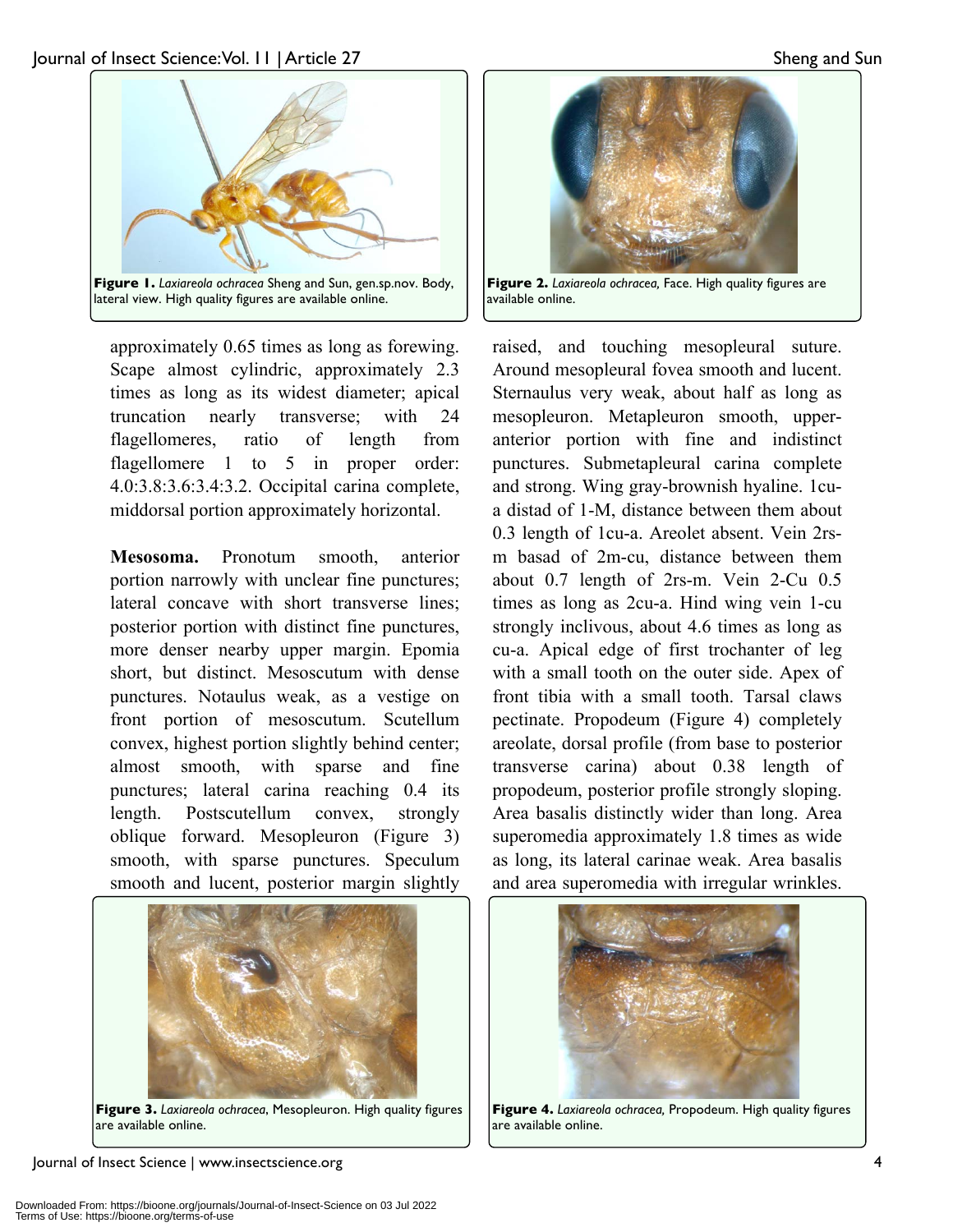

Area externa with distinct punctures. Residual portion with indistinct fine punctures. Propodeal spiracle oval, slightly raised.

**Metasoma.** First tergum evenly and strongly narrowed toward base, well-proportioned convex, approximately 1.8 times as long as its apical width, with fine punctures; spiracle small, round, placed at midlength of the tergum, apex of sternite approximately at 0.2 of tergum. Glymmae very deep, separated from the grymma on opposite side only by a translucent partition. Second tergum approximately 0.6 times as long as its apical width, with fine and indistinct punctures; spiracle small, round, placed slightly in front of midlength of the tergum. Third and the following terga with brown fluff and indistinct punctures. Ovipositor (Figure 5) evenly upcurved, tip elongate, subapical portion of upper valve with a weak nodus, lower valve with 8 weak ridges, basal 4 widely spaced, distal 4 moderately close together.

**Color** (Figure 1)**.** Yellowish brown. Antennae darkish brown. Upper-posterior corner of pronotum, small fleck behind spiracle of first tergum, oblique strip on lateral portion of second tergum and submedian transverse bands of third to sixth terga puce. Anterior fleck of middle lobe and longitudinal bands of lateral lobes of mesoscutum brownish black. Speculum shining blackish brown. Hind leg mostly reddish brown, its tarsi darkish brown.

### **Type material**

Holotype  $\varphi$ , CHINA: Quannan, Jiangxi Province, 628 m, 12 May 2008, Mao-Ling Sheng.

#### **Distribution**

China (Jiangxi)

**Etymology.** The name of the new species is based on the ochraceous color of body.

#### **Remarks.**

The new genus resembles *Lygurus* Kasparyan 1983, but can be distinguished from the latter by the following characters: clypeus almost flat (without median transverse ridge); tarsal claw pectinate; first tergum strongly widened toward apex, approximately 1.8 times as long as its apical width; second tergum with a longitudinal groove outside of the spiracle; ovipositor sheath more shorter than body, less than 0.4 length of body; ovipositor comparatively strong, upper valve with nodus, lower valve with distinct ridges. *Lygurus* Kasparyan: clypeus with median transverse ridge; tarsal claw simple; first tergum strongly elongate, at least 3 times as long as its apical width; basolateral of second tergum with short groove; ovipositor sheath very long, 1.2 times as long as body; ovipositor slender, without nodus and ridge.

### **Acknowledgements**

We wish to thank Dr. Donald Quicke, Division of Biology, Imperial College London, UK, for sending helpful material. We are also very grateful to Shi-Chang Li and Dong-Sun Ding for their help in the course of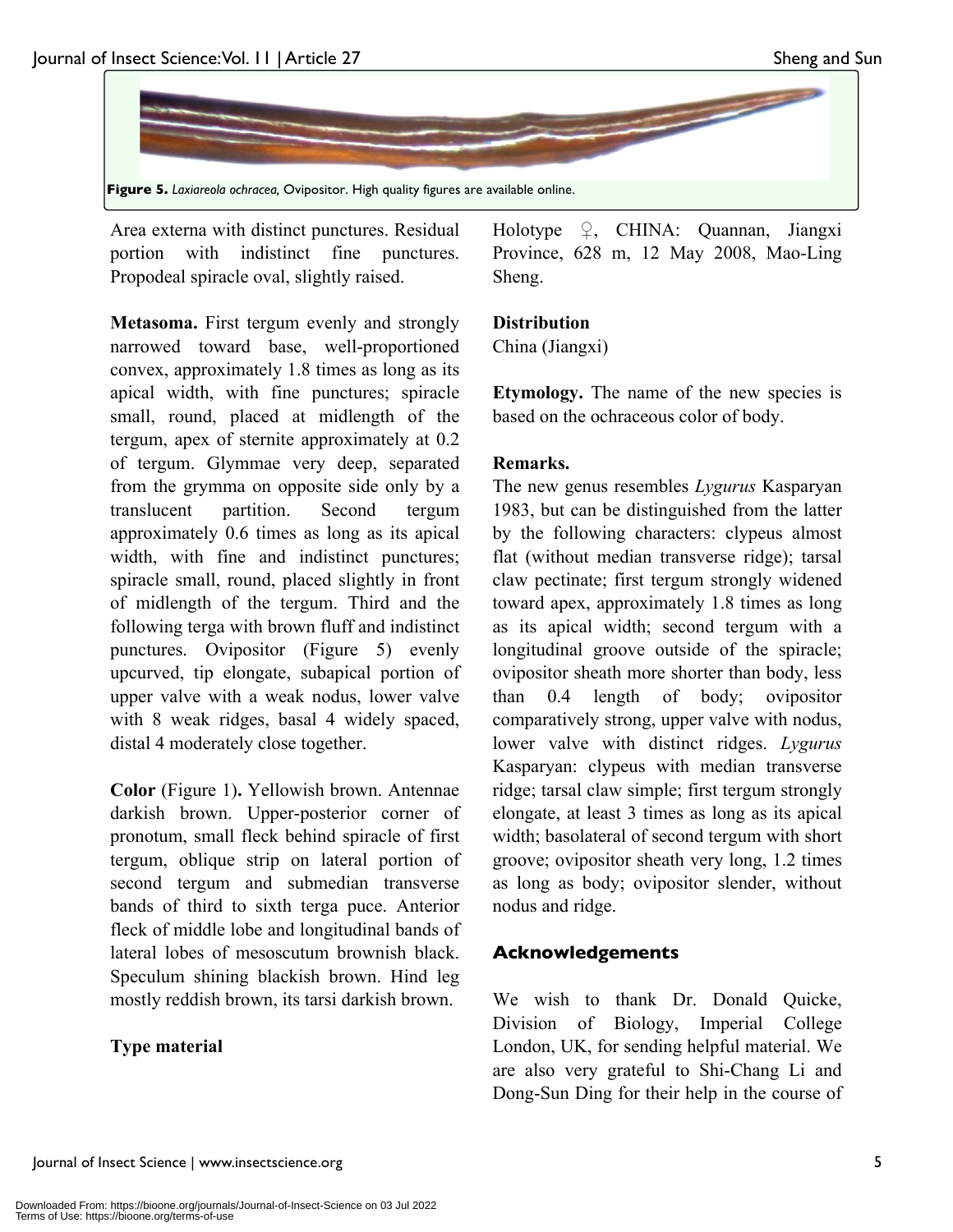#### Journal of Insect Science: Vol. 11 | Article 27 Sheng and Sun

exploration in Jiangxi Province. This project was funded by the National Natural Science Foundation of China (NSFC, No. 30671686; No. 30872035).

**Editor's note:** Paper copies of this article will be deposited in the following libraries. The date of publication is given in 'About the Journal' on the JIS website.

Universitaetsbibliothek Johann Christian Senckenberg, Frankfurt Germany; National Museum of Natural History, Paris, France; Field Museum of Natural History, Chicago, Illinois USA; University of Wisconsin, Madison, USA; University of Arizona, Tucson, Arizona USA; Smithsonian Institution Libraries, Washington D.C. USA; The Linnean Society, London, England.

#### **References**

Chiu SC, Wong CY. 1987. The Phrudinae of Taiwan (Hymenoptera: Ichneumonidae). *Taiwan Agricultural Research Institute. Special Publication* 22: 1-18.

Cushman RA. 1940. New genera and species of Ichneumon-flies with taxonomic notes. *Proceedings of the United States National Museum* 88(3083): 355-372.

Gauld ID, Wahl D, Bradshaw K, Hanson P, Ward S. 1997. The Ichneumonidae of Costa Rica, 2. Introduction and keys to species of the smaller subfamilies, Anomaloninae, Ctenopelmatinae, Diplazontinae, Lycorininae, Phrudinae, Tryphoninae (excluding Netelia) and Xoridinae, with an appendix on the Rhyssinae. *Memoirs of the American Entomological Institute* 57: 1-485.

He JH, Chen XX, Ma Y. 2000. Revision of the genus *Brachyscleroma* Cushman (Hymenoptera: Ichneumonidae) from China with a key to the known species of the world. In: Zhang YL, editor. *Systematic and faunistic research on Chinese insects. Proceedings of the 5th National Congress of Insect Taxonomy*, pp. 235-245. China Agriculture Press.

Kasparyan DR. 1983. A new eastern Palearctic genus of the subfamily Phrudinae (Hymenoptera: Ichneumonidae). *Contributions to the American Entomological Institute* 20: 116-118.

Mason WRM. 1986. Standard drawing conventions and definitions for venational and other features of wings of Hymenoptera. *Proceedings of the Entomological Society of Washington* 88: 1-7.

Mason WRM. 1990. Cubitus posterior in Hymenoptera. *Proceedings of the Entomological Society of Washington* 92: 93- 97.

Quicke DLJ, Laurenne NML, Fitton MG, Broad GR. 2009. A thousand and one wasps: a 28S rDNA and morphological phylogeny of the Ichneumonidae (Insecta: Hymenoptera) with an investigation into alignment parameter space and elision. *Journal of Natural History* 43: 1305-1421.

Seyrig A. 1932. Les Ichneumonides de Madagascar. I. Ichneumonidae Pimplinae. *Mémoires de l'Académie Malgache* 11:1-183.

Townes H. 1969. The genera of Ichneumonidae, Part 1. *Memoirs of the American Entomological Institute* 11: 1-300.

Townes H. 1971. The genera of Ichneumonidae, Part 4. *Memoirs of the American Entomological Institute* 17: 1-372.